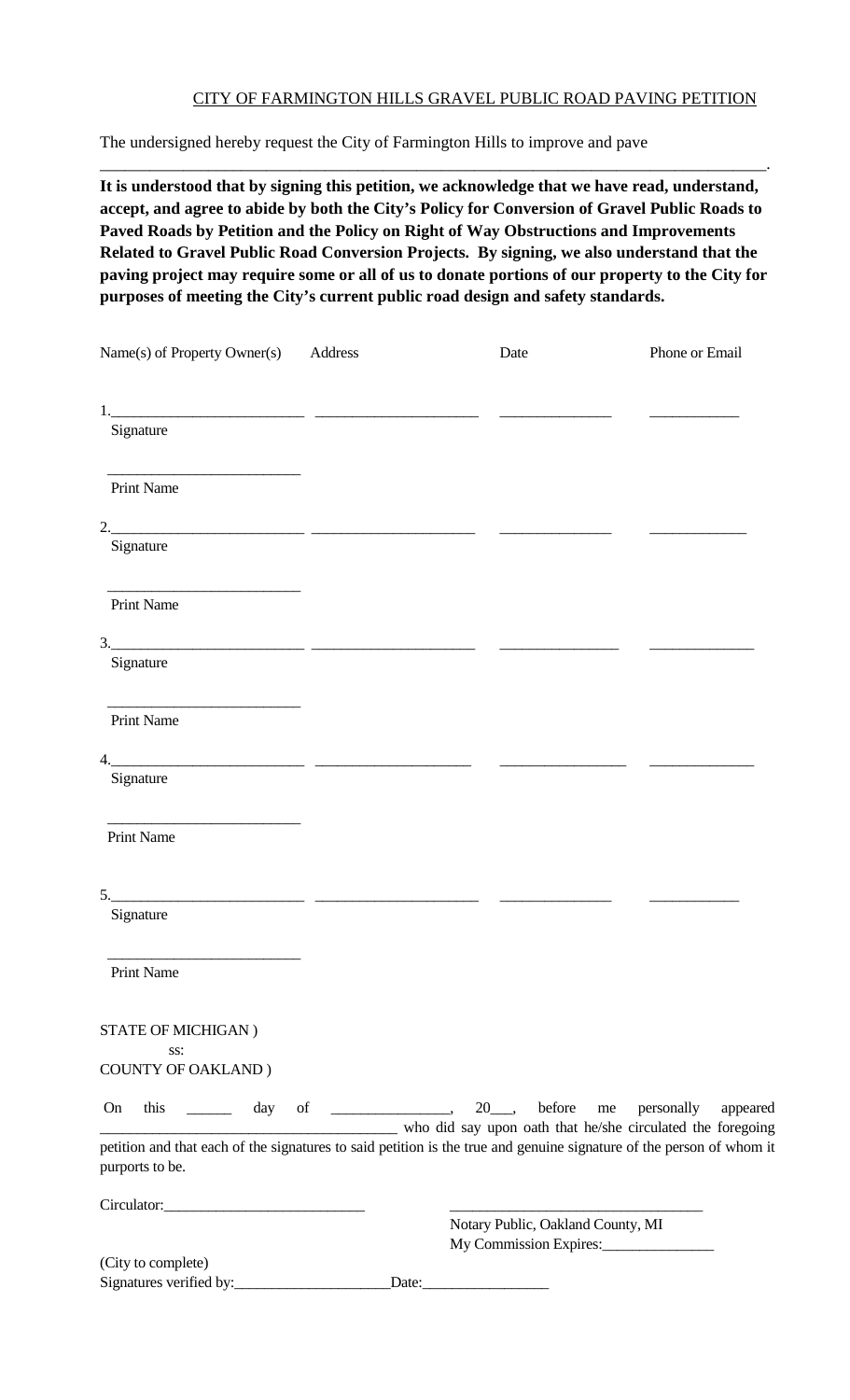| <b>Policy Number 12.5G</b>                                                   |          |                          | <b>Subject:</b> Gravel to Pave Conversion |  |
|------------------------------------------------------------------------------|----------|--------------------------|-------------------------------------------|--|
| Revised:                                                                     | 02/10/20 | <b>Issued:</b> 3/25/2019 | <b>Page:</b> $1$ of $2$                   |  |
| Intent: Establish a Policy for Converting Gravel Public Roads to Paved Roads |          |                          |                                           |  |
| Applies to: All DPS                                                          |          |                          |                                           |  |

# I. Title & Objective

This policy shall be known and referred to as the "Policy for Converting Gravel Public Roads to Paved Roads by Petition". This policy provides the methodology and procedures for citizens to follow when requesting that an existing gravel public road be paved by the City.

## II. Procedures

### General

There shall be a consistent and uniform process for citizens to request the paving of gravel public roads in the City, and for the City to process such requests.

- 1. Paving Request Petition The first step towards having a gravel public road paved is to submit a Paving Request Petition to the City Engineering Division in accordance with this policy. Blank petitions are available on-line at www.fhgov.com or through the Engineering Division, located at 31555 West Eleven Mile Road, Farmington Hills MI 48336 (248-871-2560). The petition is used to gauge property owner support of the project, willingness to donate right-of-way and move/remove obstructions and improvements in the right-of-way, support for the extension of water and sanitary sewer where lacking, and recognize changes to the character of the neighborhood if the project proceeds. A copy of the City's Policy on Right of Way Obstructions and Improvements Related to Gravel Public Road Conversion Projects is attached.
- 2. Petition Requirements for Consideration In order for a Paving Request Petition to be considered, it shall have the original signatures of the record owners of at least 60% of the total number of parcels or lots within the project area in support of the project. The "project area" shall be described in the petition and must consist of the public road(s) requested for paving and each parcel and lot that partially or completely abuts the designated public road(s), and the roads within the project area must meet all of the following criteria: (a) be gravel public roads under the City's jurisdiction; (b) connect with each other; (c) include the entire length of all gravel roads to which they connect; and (d) one of the roads proposed for paving must have at least one point of gravel connection to an already paved public road. Each lot and parcel of land within the project area shall be eligible for one vote. If a parcel or lot is owned by multiple persons or entities, then a majority of those persons or entities must sign the petition in order for that parcel or lot to be counted as supporting the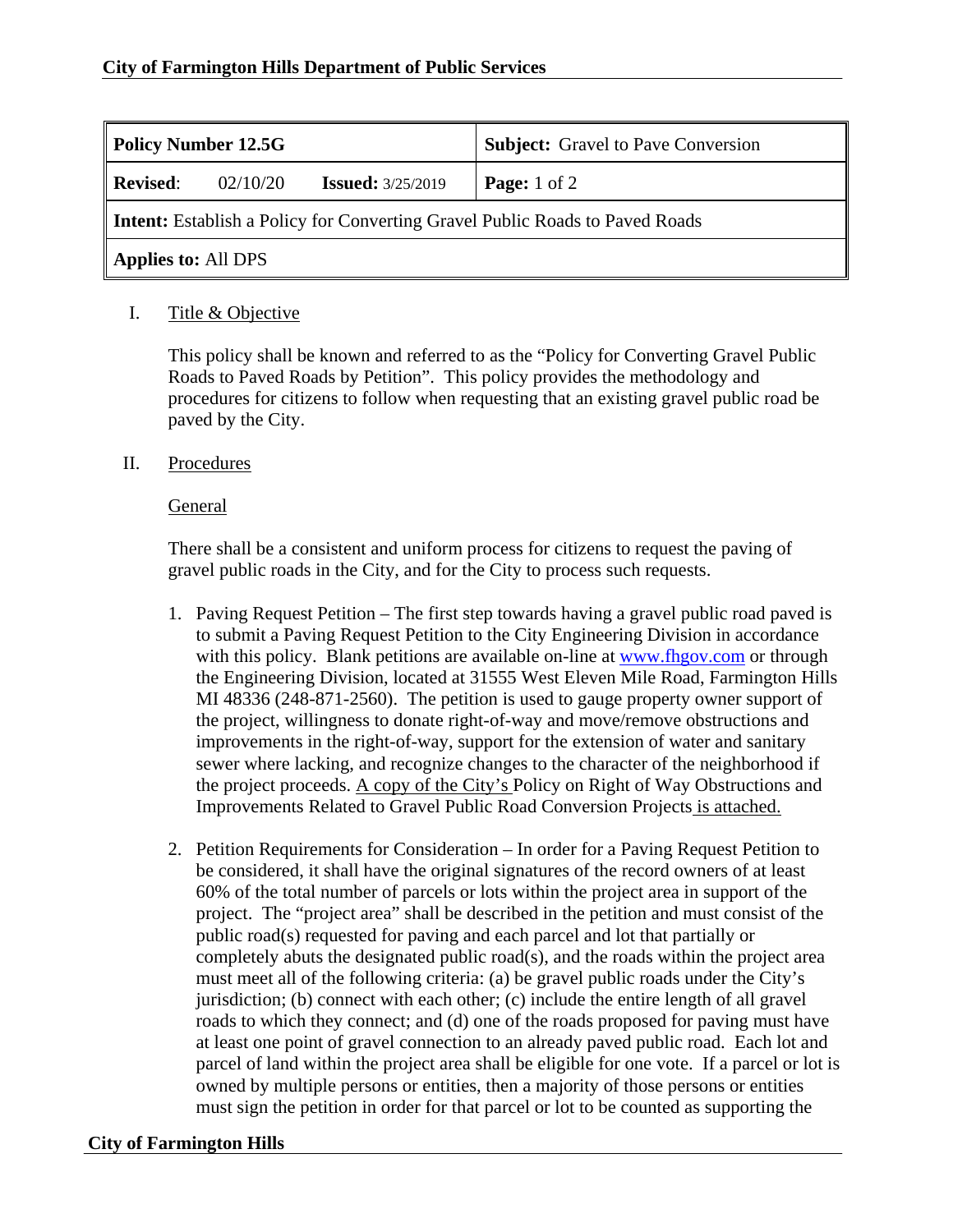#### **Standard Practice Guide**

project on the petition. Each petition signature must be witnessed by a person who is circulating the petition, and that circulator must certify under oath that they have witnessed such signatures on the petition. At the time of submitting the petition, the City requests two property owners within the project area to identify themselves as volunteers to serve as liaisons between the City and the neighborhood. A petition meeting the requirements of this policy is advisory only and does not mean the City will proceed or is obligated in any way to proceed with the request. Proceeding with paving of a gravel road is within the sole and exclusive discretion of the City.

- 3. Preliminary Engineering Upon receipt of a petition meeting the requirements above, the City will prepare a project scope and conceptual road layout (based on existing aerial photography and topography) that shows the proposed project limits, pavement surface type (such as asphalt or concrete) road alignment and width, right-of-way, and drainage improvements, and potential easements needed, whether curb and gutter or enclosed drainage is appropriate, and whether ditching and shoulder installation/widening will be considered. Characteristics, features and constraints that are unique to the project area and neighborhood will also be identified and discussed relative to their potential impact on the proposal and the proposal's impact on them. This information serves two purposes. First, it allows the Engineering Division to develop preliminary cost estimates of the project. Second, it will provide information to help identify and explain potential impacts to property owners.
- 4. Property Owner Confirmation Upon completion of the preliminary engineering and cost estimates above, the City will conduct a public information meeting with the property owners in the project area and present the plans to them. This meeting is designed to disseminate information and allow questions regarding impacts to individual properties. At the conclusion of the public information meeting, the City representatives will circulate a sheet to all attendees and will mail the sheet to any property owners within the project area who did not attend the meeting, which sheet shall ask the owners to identify themselves, state whether they signed the original petition, state whether they wish to have their name removed or added as a supporter/non-supporter of the paving project, and sign the form. Property owners shall have 60 days from the date of the public information meeting to make this determination and submit the signed sheet to the City Engineering Division. Upon validating that majority support, 50 percent or more, for the project still exists based on the responses above (to be validated and calculated in the same manner as set forth in section 2 above for the original petition) and the original petition, the City will proceed with the remaining steps to move the request forward.
- 5. Public Hearing and City Council Approval A public hearing shall be scheduled and held before City Council. The hearing shall be held not less than ten (10) days after notice has been sent by the City Clerk by first class mail to all property owners in the proposed gravel road conversion project area. Such notice shall specify the time and place of the hearing. At the time and place specified in the notice for the public hearing, typically a regularly scheduled Council meeting, the Council shall meet and hear any person to be affected by the proposed public improvement. The Engineering Division will present the paving request, all pertinent supporting information and a department recommendation on the request to the City Council. Property owners and

#### **City of Farmington Hills**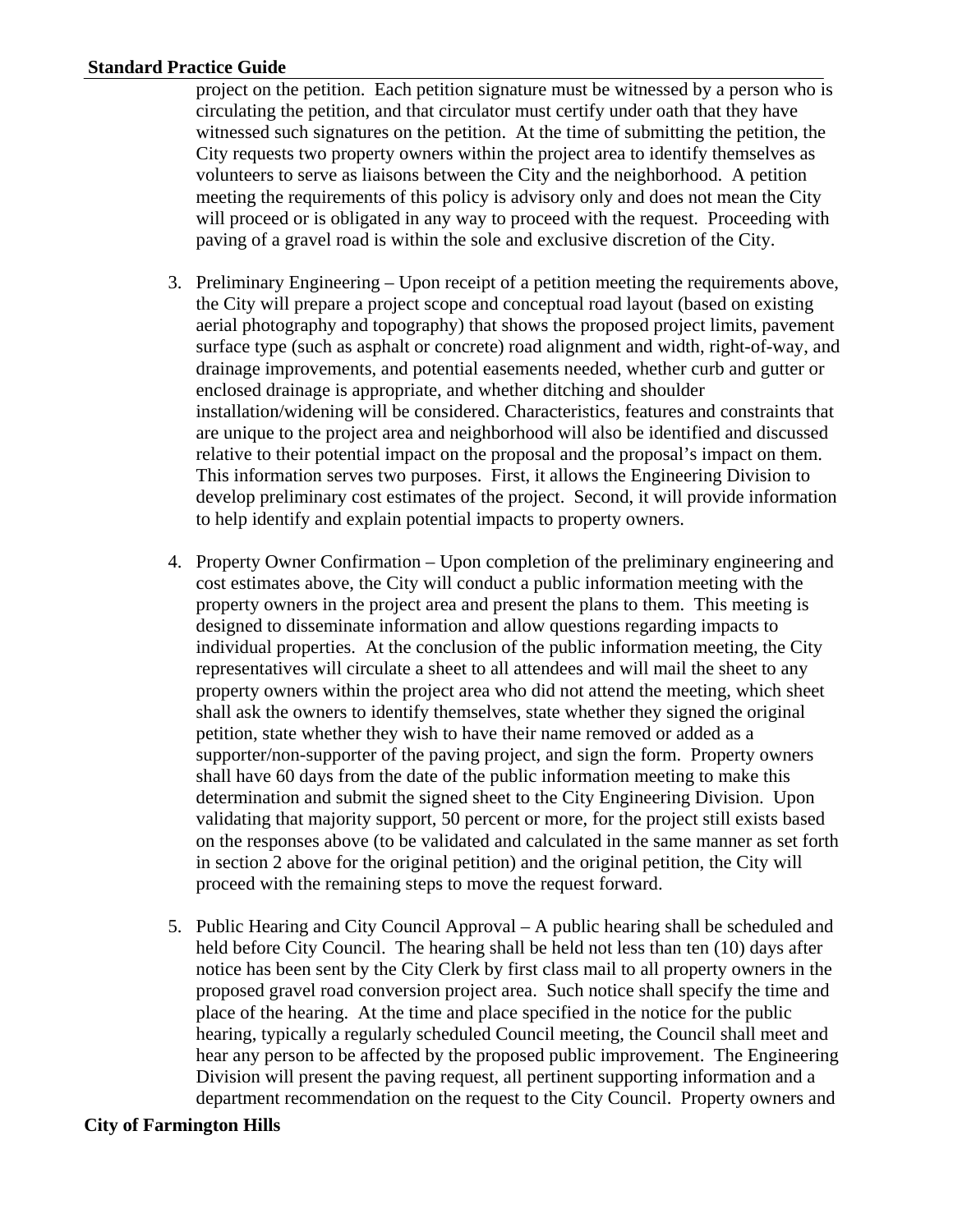#### **Standard Practice Guide**

other interested parties will have an opportunity to express support or opposition to the project during the public hearing. After the public hearing on the proposed project, the Council may, by resolution, determine whether to direct the City Manager and Administration to proceed with scheduling of and budgeting for the project, preparation of final construction engineering and design plans, and procurement of bids for the proposed project.

- 6. Funding  $&$  Scheduling In the event of City Council approval of a resolution to proceed as described above, funding for the project will be scheduled in accordance with the City's Local Road Capital Improvement Program. In the event that requests for paving exceed anticipated budgets, the projects may be prioritized based on public interest, schools within the neighborhood, public utility extension, DPW maintenance cost and frequency, right-of-way needs, and environmental impacts.
- 7. Engineering and Design Upon scheduled implementation, detailed engineering work will commence. Properties will be surveyed and plans developed identifying road alignment, any required easements and right of way dedications, drainage improvements, and other impacts to private property. Road improvements shall be designed in accordance with the American Association of State Highway and Transportation Officials (AASHTO) safety standards and the Michigan Manual on Uniform Traffic Control Devices (MMUTCD).
- 8. Construction Commencement of construction activities is subject to funding availability, dedication of all required easements and rights-of-way, and successful procurement in accordance with the City's purchasing policy.
- 9. Paving Gravel Public Roads Without Petitions The City reserves the right, as determined by City Council, in its sole discretion, to pave or otherwise improve a gravel road at any time, without a petition or request to do so.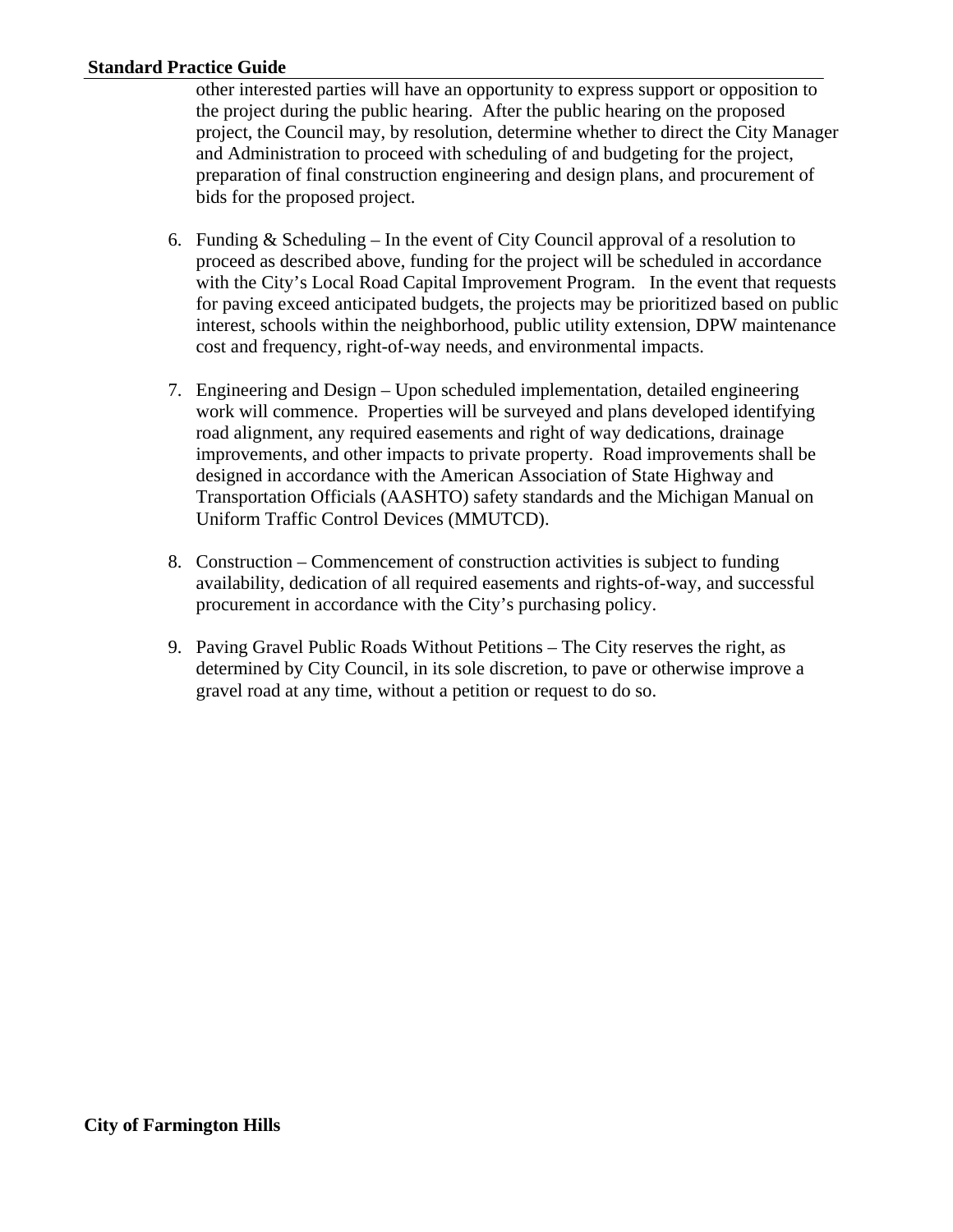| Dolicy Number 12.5 G2                                                                                             | <b>Subject:</b> Gravel to Pave Conversion:<br><b>Obstructions and Improvements</b> |  |  |  |
|-------------------------------------------------------------------------------------------------------------------|------------------------------------------------------------------------------------|--|--|--|
| Revised:<br><b>Issued:</b> 3/25/2019                                                                              | <b>Page:</b> $1$ of $2$                                                            |  |  |  |
| Intent: Establish a Policy to address obstructions and improvements related to gravel road<br>conversion projects |                                                                                    |  |  |  |

# **Applies to:** All DPS

## I. Title & Objective

This policy shall be known and referred to as the "Policy on Right of Way Obstructions and Improvements Related to Gravel Public Road Conversion Projects". This policy establishes how existing obstructions or improvements that lie within the limits of the public right of way for City projects involving the conversion of a gravel public road to a paved road ("gravel road conversion projects") will be addressed.

## II. Policy

- **1. DRIVEWAYS:** All active driveways impacted by construction will be restored or replaced within the limits of disruption with similar materials.
- **2. AUXILARY PARKING:** Any auxiliary parking spots or areas used for regular parking within the road right of way will not be replaced.
- **3. TREES, SHRUBS, AND LANDSCAPING:** Gravel road conversion projects frequently require removal of trees, shrubs, other vegetation ,and landscaping to facilitate the construction of road and drainage (such as roadside ditches, swales, etc) improvements. Property owners will be notified prior to the beginning of clearing and removal activities. Property owners are responsible for relocating, prior to commencement of construction, any trees, shrubs, vegetation, and other landscape features that are within the influence of construction that they wish to save.
- **4. MAILBOXES:** Mailboxes on posts will be moved by the contractor during construction and will be installed in the final location by the contractor after construction. Unless removed by the property owner prior to construction, decorative, brick and masonry mailboxes will be removed and discarded, and upon completion of construction mailboxes on 4-inch x 4-inch wooden posts will be installed. Mailbox placement will be in accordance with the United States Postal Service standards.
- **5. DECORATIVE HEADWALLS, DRIVEWAY ENTRANCE WALLS, BOULDERS, COLUMNS, AND/OR OTHER LANDSCAPE FEATURES:**  Property owners are responsible for removing and relocating outside of the right of way any decorative headwall, retaining walls, driveway entrance walls, boulders, columns, and other landscape features prior to commencement of construction.

## **City of Farmington Hills**